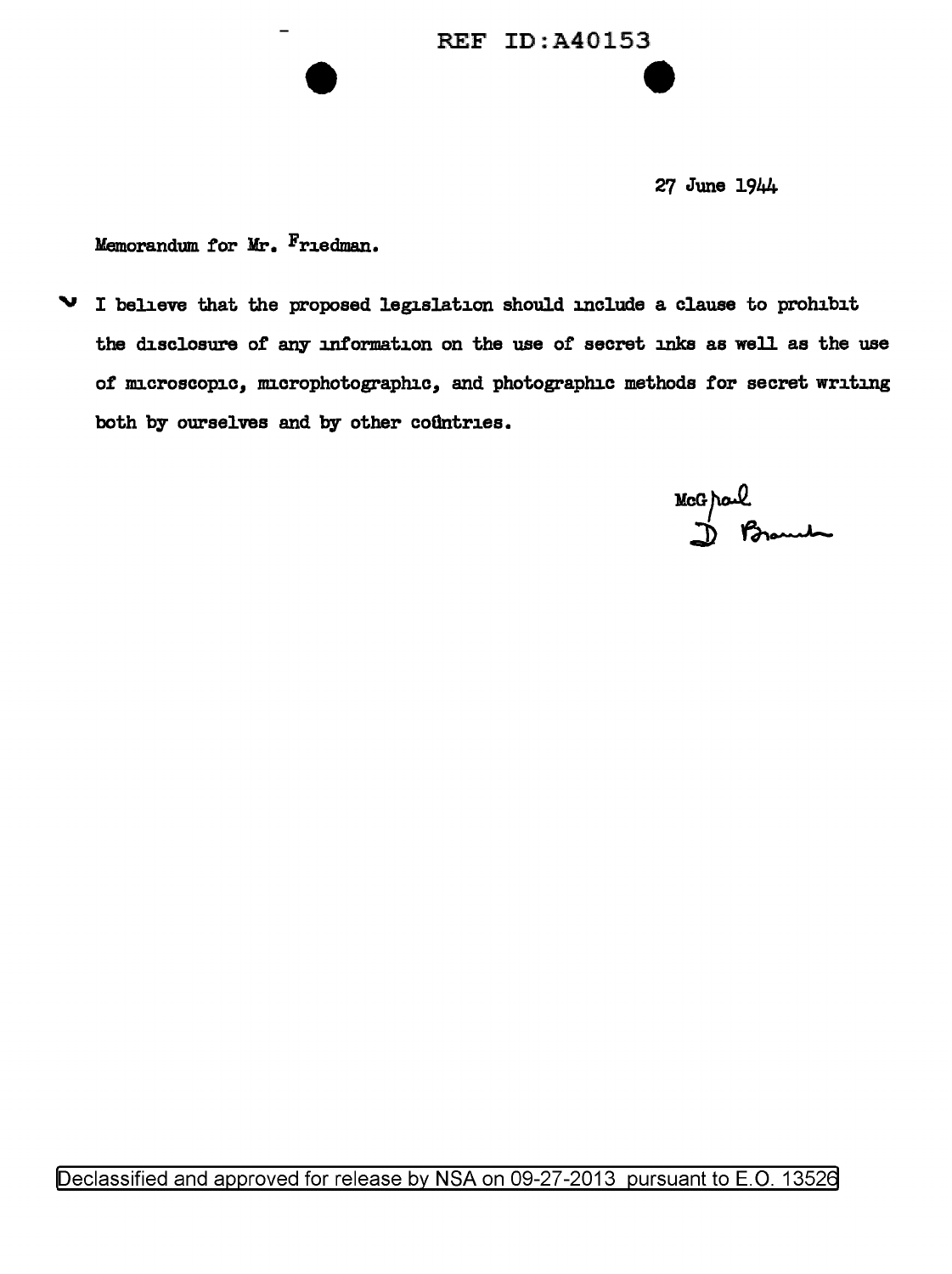

#### **ARMY SERVICE FORCES SIGNAL SECURITY AGENCY WASHINGTON 25 D C**

SPSIS-1A1

28 June 1944

MEMORANDUM For Mr. William F. Friedman

Subject: Recommendations for Changing Existing Laws

1. The attached paper throughout uses the phrase "or any foreign government". This phrase, which is clarified in paragraph 2 of the Memorandum, is questioned as to suitability and meaning. It is recommended that this phrase be deleted throughout and that an additional paragraph. employing the general phrase "cryptographic and cryptanalytic successes and endeavors", be inserted.

2. This recommendation is based on the fact that as written we are concerned with the protection of the foreign cryptographic and cryptanalytic systems in time of peace. Such information coming to us from United States citizens may be most valuable. It is believed that the intent was to suppress any discussion or revelations of our successes and endeavors.

au G Cast

Earle F. Cook Lt. Colonel, Signal Corps

2 Incls.  $Incl 1.$  (2) Buck Slips Incl 2. Memo, re above subiect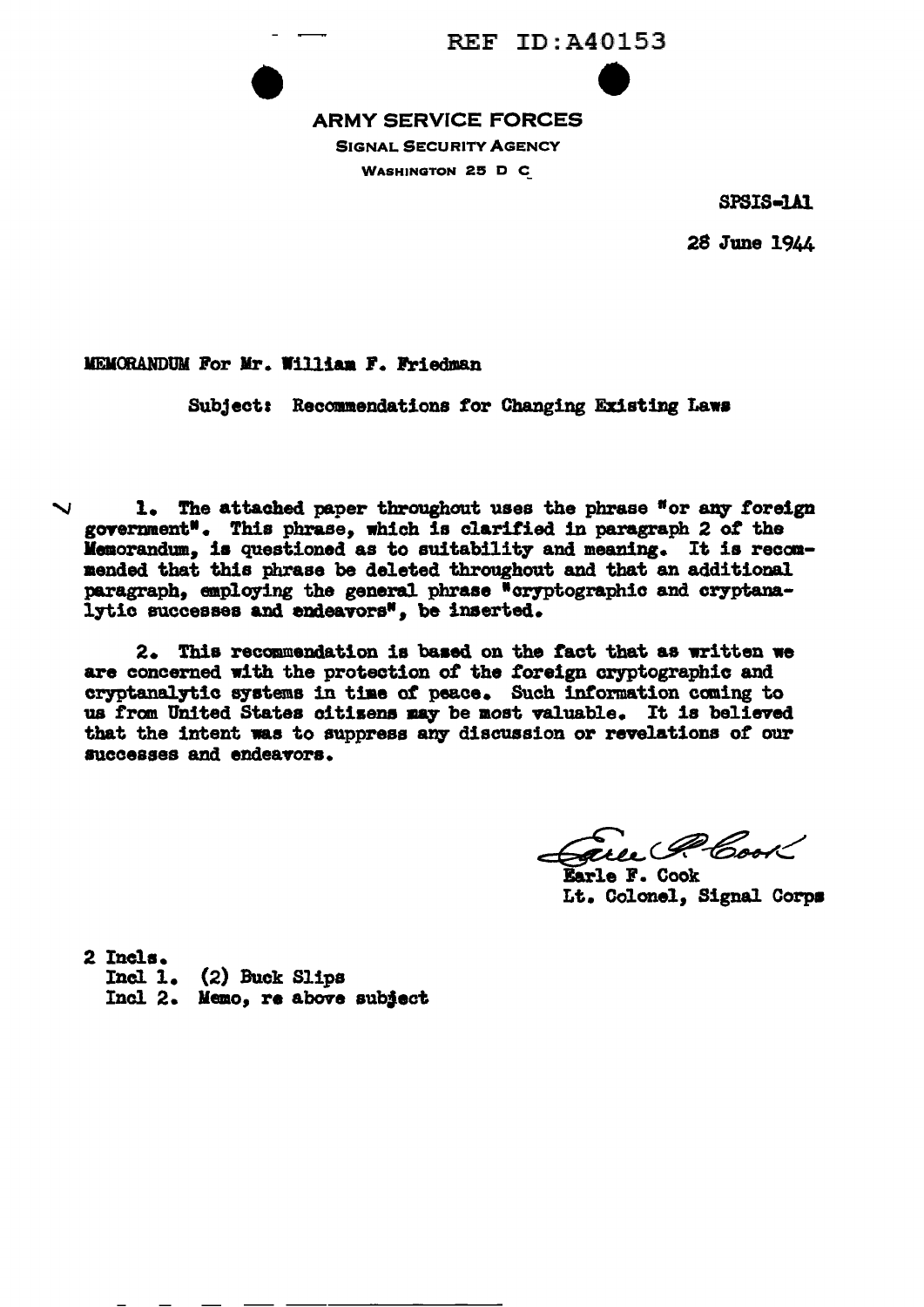E7317A

 $\frac{1}{2}$  $\sim$ 

### **ROUTING AND WORK SHEET**

SUBJECT\_ Proposed Legislation

| Number<br>each<br>action | $_{\rm To-}$                            | Memorandum                                                                                                                                                                                                                           | Name, Division or<br><b>Branch, and Date</b>                           |
|--------------------------|-----------------------------------------|--------------------------------------------------------------------------------------------------------------------------------------------------------------------------------------------------------------------------------------|------------------------------------------------------------------------|
| ı                        | Admn. Officer,<br>Attn:<br>Lt. Tompkins | 1. With the exception of the following<br>modifications, this Branch concurs in the<br>attached. Proposed Legislation.                                                                                                               |                                                                        |
|                          |                                         | The definition of the term<br>а.<br>cryptographic should be clearly stated to<br>include cryptophonic devices (telephone privacy)<br>and cifax (facsimile privacy).                                                                  |                                                                        |
|                          | $\mathbf{v}$                            | $b$ . Line $4$ of the attached draft should<br>be expanded to include the phrase "or have or<br>have had knowledge of."                                                                                                              |                                                                        |
|                          | $\mathbf{v}_1$                          | c. The law should embrace all persons<br>subject to the laws of the U.S., and not be<br>limited to U.S. employees or those in the<br>armed forces.                                                                                   |                                                                        |
|                          | $\mathbf{v}$                            | d. The phrase "armed forces" would<br>be preferable to the phrase "military forces".                                                                                                                                                 |                                                                        |
|                          | $\mathbf{v}$                            | e. Disclosure of information relating<br>to the locations, strength, equipments,<br>methods, organization, and missions of War<br>Department Fixed Radio Intercept Stations<br>should also fall under the provisions of this<br>law. | E Neath<br>Howard E.Nestlerc<br>Major, Signal Com<br>Acting Chief, SPS |
|                          |                                         | $1$ lncl:<br>WFD - 381<br>Incl 1 - Draft<br>dtd 13 June 44<br>$\begin{array}{c}\n\sqrt{\alpha}\setminus 1 \frac{\widehat{q}\prod \widehat{l}\widehat{q}}{\alpha} \\ \vdots\n\end{array}$                                             | 29 June 1944<br>DISPATCHED<br>$\sum_{i=1}^{n}$<br>144404               |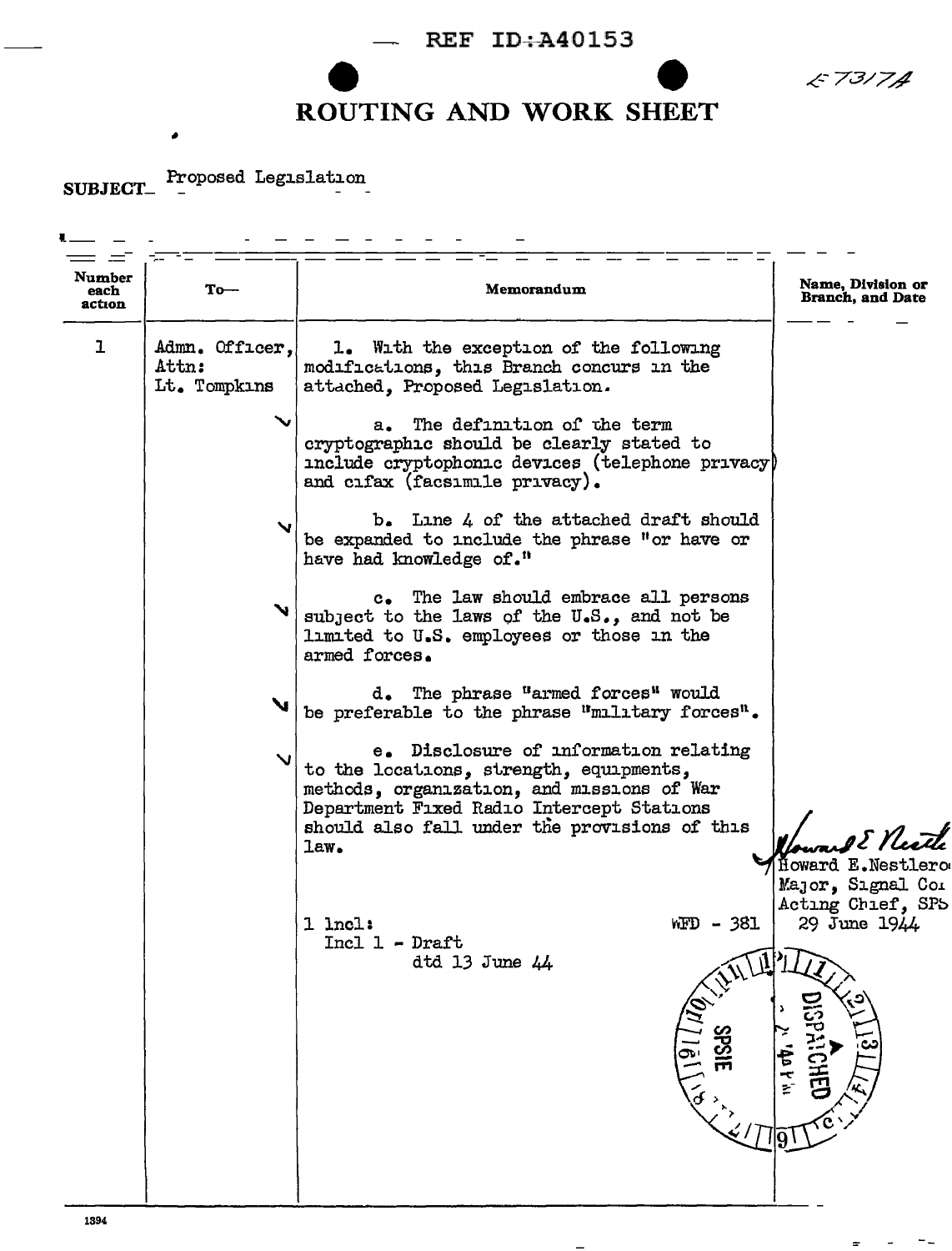

 $\bullet$  $\sim 10$ 

#### SUBJECT\_\_\_\_Security\_Control\_Legislation

| <b>Number</b><br>each | To—                             | Memorandum                                                                                                                                                                                                                                                                                                                                                                                                                                                                                                                                                                                                                                                   | <b>Name, Division or</b><br><b>Branch, and Date</b> |
|-----------------------|---------------------------------|--------------------------------------------------------------------------------------------------------------------------------------------------------------------------------------------------------------------------------------------------------------------------------------------------------------------------------------------------------------------------------------------------------------------------------------------------------------------------------------------------------------------------------------------------------------------------------------------------------------------------------------------------------------|-----------------------------------------------------|
| action<br>ı.          | $ Mr$ . Friedman $\mathcal{M} $ | 1. I am heartily in favor of your pro-<br>posed legislation, but although I make no claim<br>to being a lawyer, it strikes me from reading<br>Article 3 of the United States Constitution<br>that any such legislation would fall under the<br>general article on treason, and would be<br>claimed to be unconstitutional, as treason is<br>so clearly defined, and in time of peace, when<br>this legislation would be effective, the United<br>States would theoretically have no enemies.<br>Hence, it seems to me that if my contention,<br>which is nothing more or less than a supposi-<br>tion, be correct, the law would have very little<br>effect. |                                                     |
|                       |                                 | 2. Further, I also think, from my exper-<br>ience in civilian life, that it would be ex-<br>tremely difficult to convict anybody under<br>this legislation by a jury composed of civil-<br>1ans.                                                                                                                                                                                                                                                                                                                                                                                                                                                             |                                                     |
|                       |                                 | It seems to me, therefore, that about<br>3.<br>the only way this could be accomplished would<br>be that any military connected with this work<br>be perpetually held in the Reserve Corps, so<br>that they would be subject to military juris-<br>diction, and that if possible, a similar ar-<br>rangement be made with all civilian personnel,<br>so that they would be perpetually under the<br>military jurisdiction as well.                                                                                                                                                                                                                            |                                                     |
|                       |                                 | 4. I frankly do not believe any other<br>method will secure the results desired.                                                                                                                                                                                                                                                                                                                                                                                                                                                                                                                                                                             |                                                     |
|                       |                                 |                                                                                                                                                                                                                                                                                                                                                                                                                                                                                                                                                                                                                                                              | Major, SPSIR<br><b>Ext. 391</b><br>27 June 44       |
| 1394                  |                                 |                                                                                                                                                                                                                                                                                                                                                                                                                                                                                                                                                                                                                                                              |                                                     |

and the state of the state of

 $\mathbf{I}$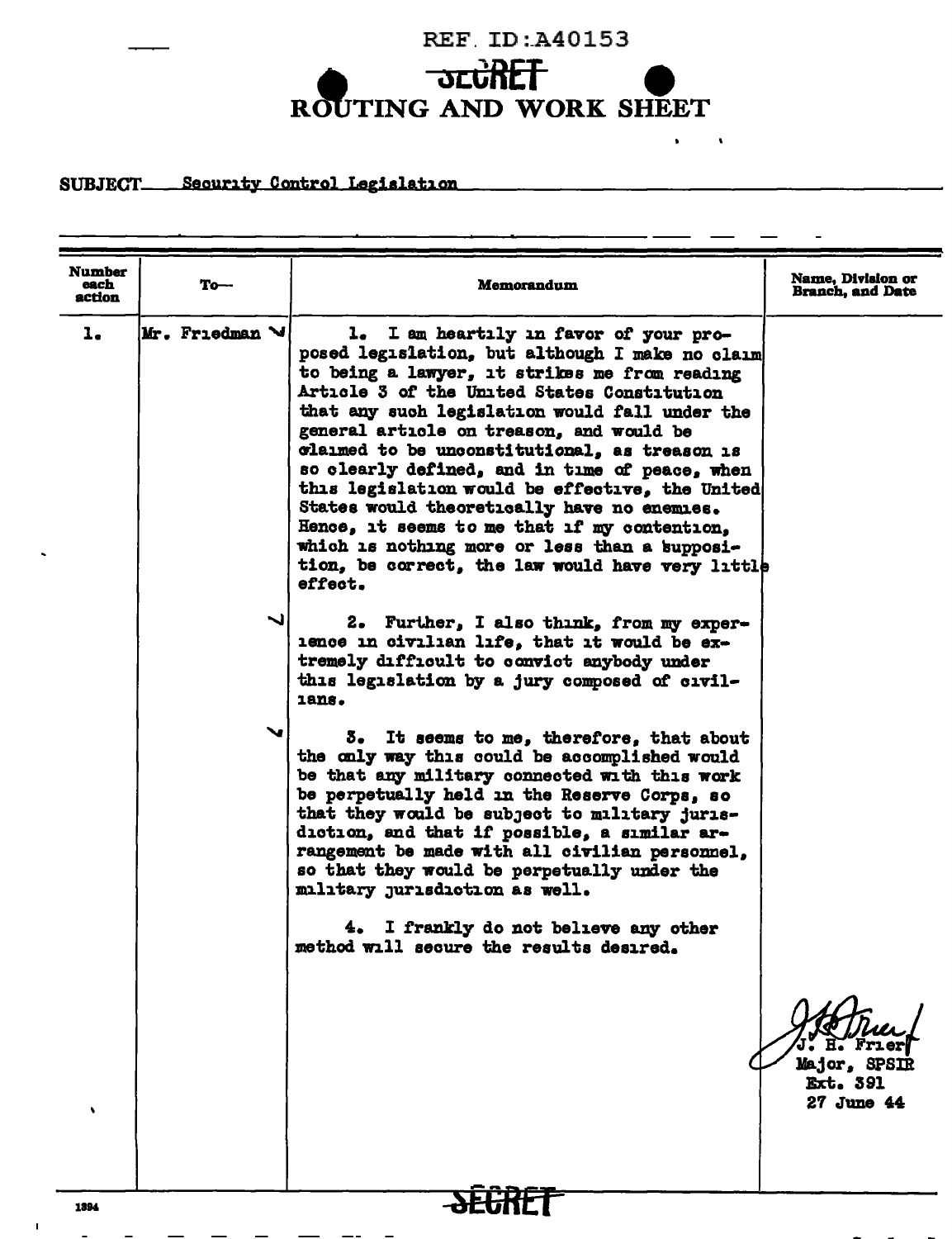REF ID:A40153

 $\mathcal{L}_{\rm{eff}}$ 

..

 $\pmb{\epsilon}$ 

# ROCTING AND WORK SHEET

(PAR 40 62 0 R )

#### SUBJECT POST WAR SECURITY OF CRYPTOLOGIC ACTIVITIES

| $To-$                                   | Memorandum<br>۰. ه.                                                                                                                                                                                                                                                                                                                                                              | Name. Division or<br>Branch, and Date                 |
|-----------------------------------------|----------------------------------------------------------------------------------------------------------------------------------------------------------------------------------------------------------------------------------------------------------------------------------------------------------------------------------------------------------------------------------|-------------------------------------------------------|
| Director,<br>Communications<br>Research | 1. "F" Branch suggests that the require-<br>ments which the inclosed information intends<br>to cover by legislation does not include the<br>following situations:                                                                                                                                                                                                                |                                                       |
| Mr. Friedman                            | The wording seems only to have<br>a.<br>the legislation apply to individuals who<br>are directly employed by the Government.<br>This does not cover contractors and their<br>agents.                                                                                                                                                                                             |                                                       |
|                                         | b. The wording also gives the<br>impression that if information which is in-<br>tended to be kept classified is disclosed<br>in any way to unauthorized persons, prose-<br>cution of the person making such disclosure<br>depends entirely upon his being employed by<br>the U.S. Government at the precise moment<br>that said person originally obtained the in-<br>formation. |                                                       |
| ↘                                       | 2. Suggest that situations where<br>individuals not employed by the Government<br>disclose information detrimental to the<br>country's welfare also be included.                                                                                                                                                                                                                 |                                                       |
|                                         | Suggest that the matter be studied<br>3.<br>and written from the viewpoint that it is<br>to be enforced by Federal law and not U. S.<br>Army law.                                                                                                                                                                                                                                |                                                       |
|                                         | 1 Incl.: Original suggested<br>legislation.                                                                                                                                                                                                                                                                                                                                      | Leo Rosen<br>Major, SPSIF<br>27 June 1944<br>Ext. 284 |
|                                         | $Att_{-1}$                                                                                                                                                                                                                                                                                                                                                                       |                                                       |

\-'!. • <sup>I</sup>... '·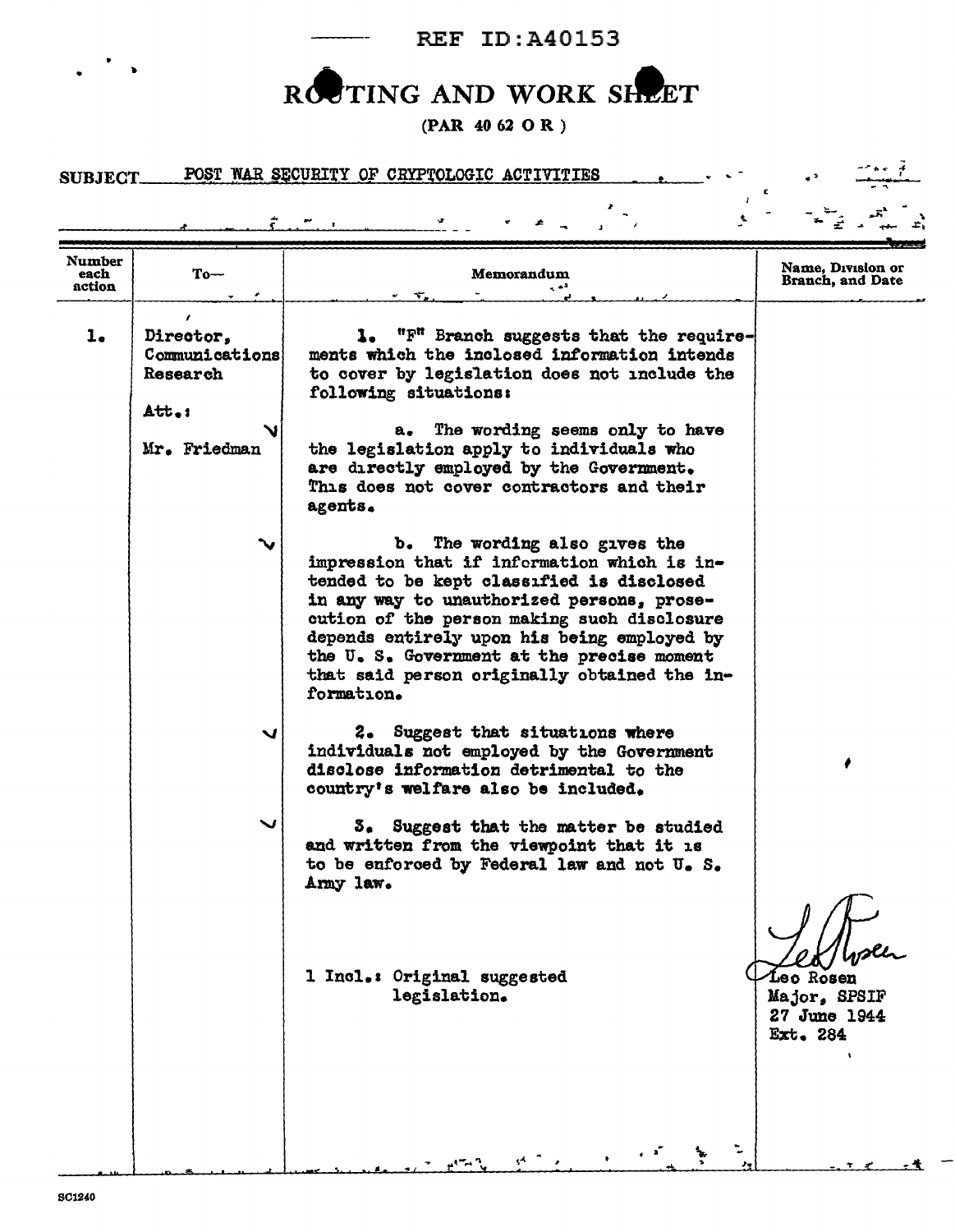**DRAFT** 

 $\%$ 

13 June 1944

Whoever, by virtue of his employment by the United States or by virtue of his service in the military forces of n stherunse the United States, Ashall obtain or shall have custody of or addess to, or shall have had custody of or access to, (1) any prepared for or used by pode or cipher of the United States or any foreign government.  $-\text{or}$  (2) any information concerning the preparation and use of any code or cipher by the United States [or any foreign] government,  $\alpha$  (3) any information concerning the preparation or use of any secret of wrankle unks or other forms of invartile or marosospec writing read by Gryptographic or cryptanalytical system of the United States or any foreign government, or  $(4)$  any information concerning the donstrugtion, use, maintenance or repair of any device, apparatus or appliance used or prepared for use by the United States or  $|\text{any for sign}|$ government for cryptographic or cryptanalytical purposes or (5) any material prepared or which purports to have official been prepared by the use of any code or cipher or by the use of ittice any cryptographic or cryptanalytical system, or by any device, apparatus, or appliance used or maintained for use for cryptographic or oryptanalytical purposes by the United States (or by any foreign) government, or (6) any information concerning the cryptographic or cryptanalytical activities of the United States for any foreign) government, shall wilfully and without authorization by competent authority deliver or exhibit any such material, or publish, disclose to another for publication, or otherwise divulge any information concerning any such matters to another shall be guilty of an offense against the United States and shall upon conviction by crypto ralitic gasuces of the USG or (1) any information which has been derwed for messages trouvanted by rsis st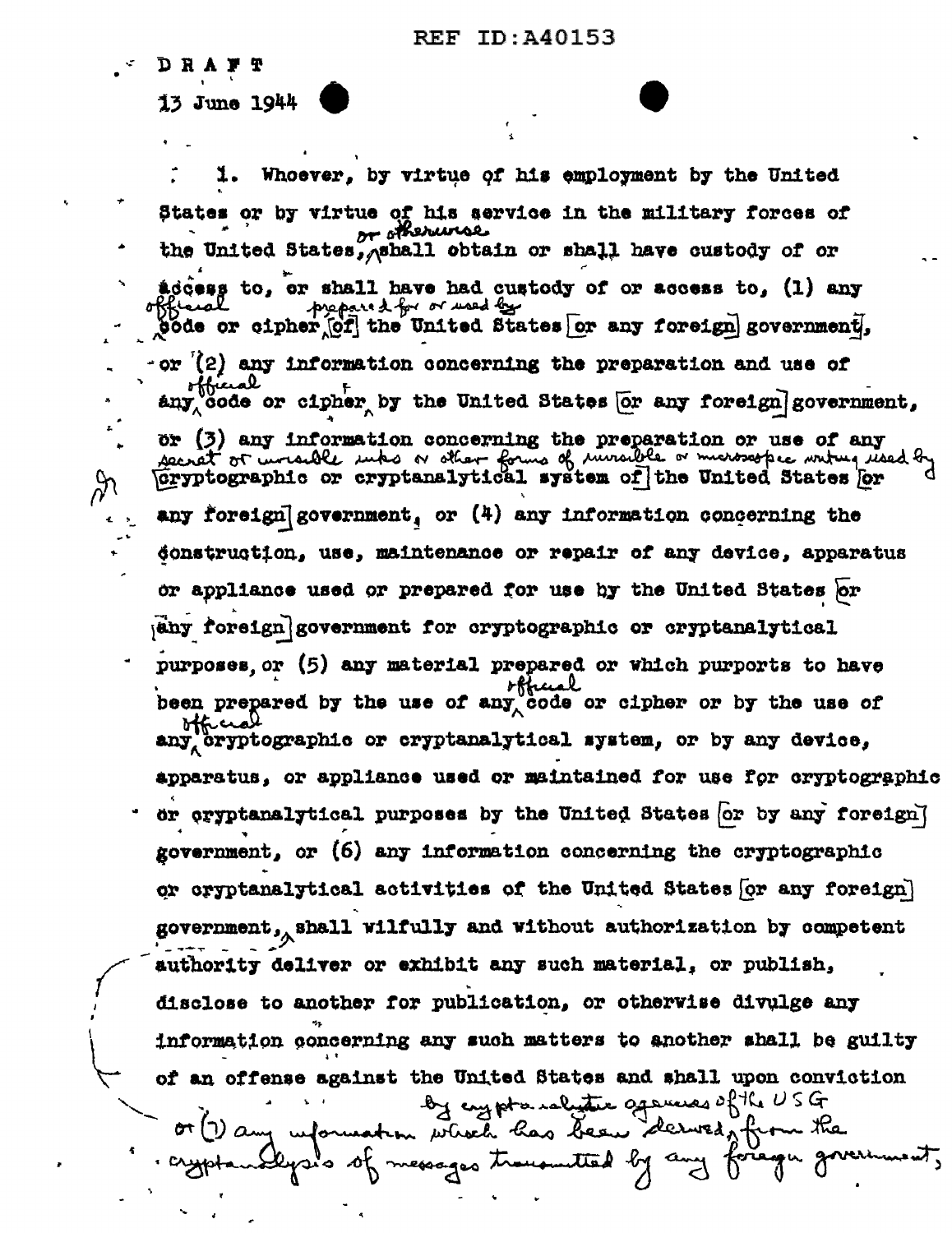**REF ID: A40153** 

thereof be fined not more than \_ or imprisoned 

2. The term "foreign government" as used herein shall be . taken to include any faction or marty, or military or naval force, within a foreign country, whether recognized or unrecognized by the United States.

3. Rafinition of explorations and engineerinalytic